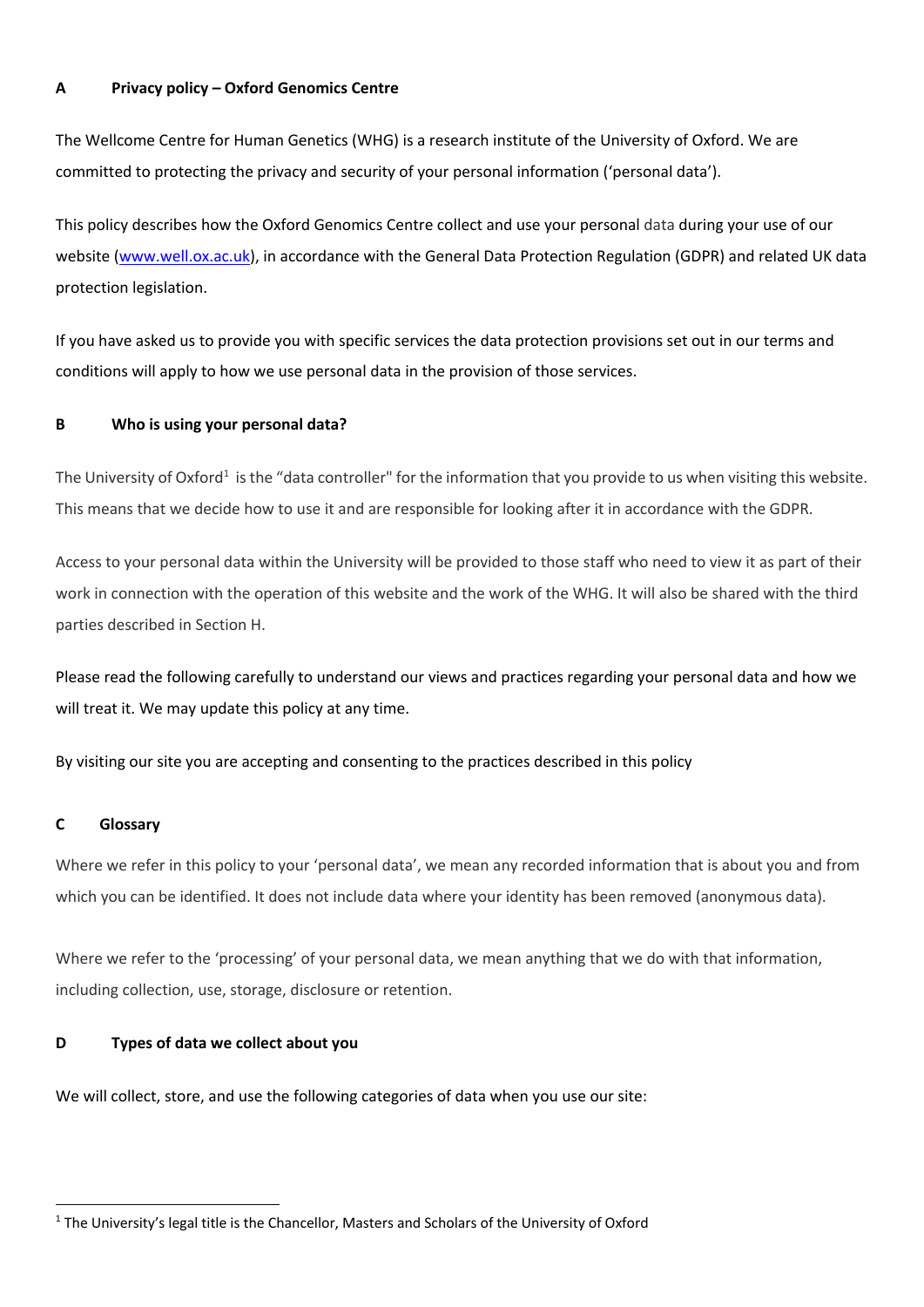**Data you give us.** You may give us data about yourself including your name, email address, work address, phone number and communication content when you communicate with us, by email or otherwise, and when you submit an enquiry to us indicating your interest in our services or business.

**Data we collect about you.** If you consent to our use of cookies we will automatically collect:

- certain technical information, for example, the type of device (and its unique device identifier) you use to access our site, the Internet protocol (IP) address used to connect your device to the Internet, your login information, browser type and version, time zone setting, browser plug-in types and versions, operating system, mobile network information and platform; and
- information about your visit to our site including the full Uniform Resource Locators (URL), clickstream to, through and from the Website (including date and time), pages you viewed, page response times, download errors, length of visits to certain pages, page interaction information (such as scrolling, clicks, and mouseovers), and methods used to browse away from the page.

#### **E When we collect your data**

We will collect the vast majority of data about you when you correspond with us by phone, e-mail or otherwise.

When you visit our site we may also automatically collect technical information about your visit from your computer.

#### **F How we use your data**

We process your data for one or more of the following reasons:

To provide you with the services, products and/or information you have requested. This processing is necessary to meet our contractual obligations to you or to take steps requested by you prior to entering into a contract. Information processed for this purpose includes, but is not limited to your name, email address, work address and phone number.

For purposes arising from your use of this website, for example, to ensure that we understand who uses our site and how our site is used and to improve our site and ensure it is secure. This processing occurs because it is necessary to meet our legitimate interests, namely the proper administration of the website and our communications.

We will only use your data for the purposes for which we collected it, unless we reasonably consider that we need to use it for another related reason and that reason is compatible with the original purpose. If we need to use your data for an unrelated purpose, we will seek your consent to use it for that new purpose.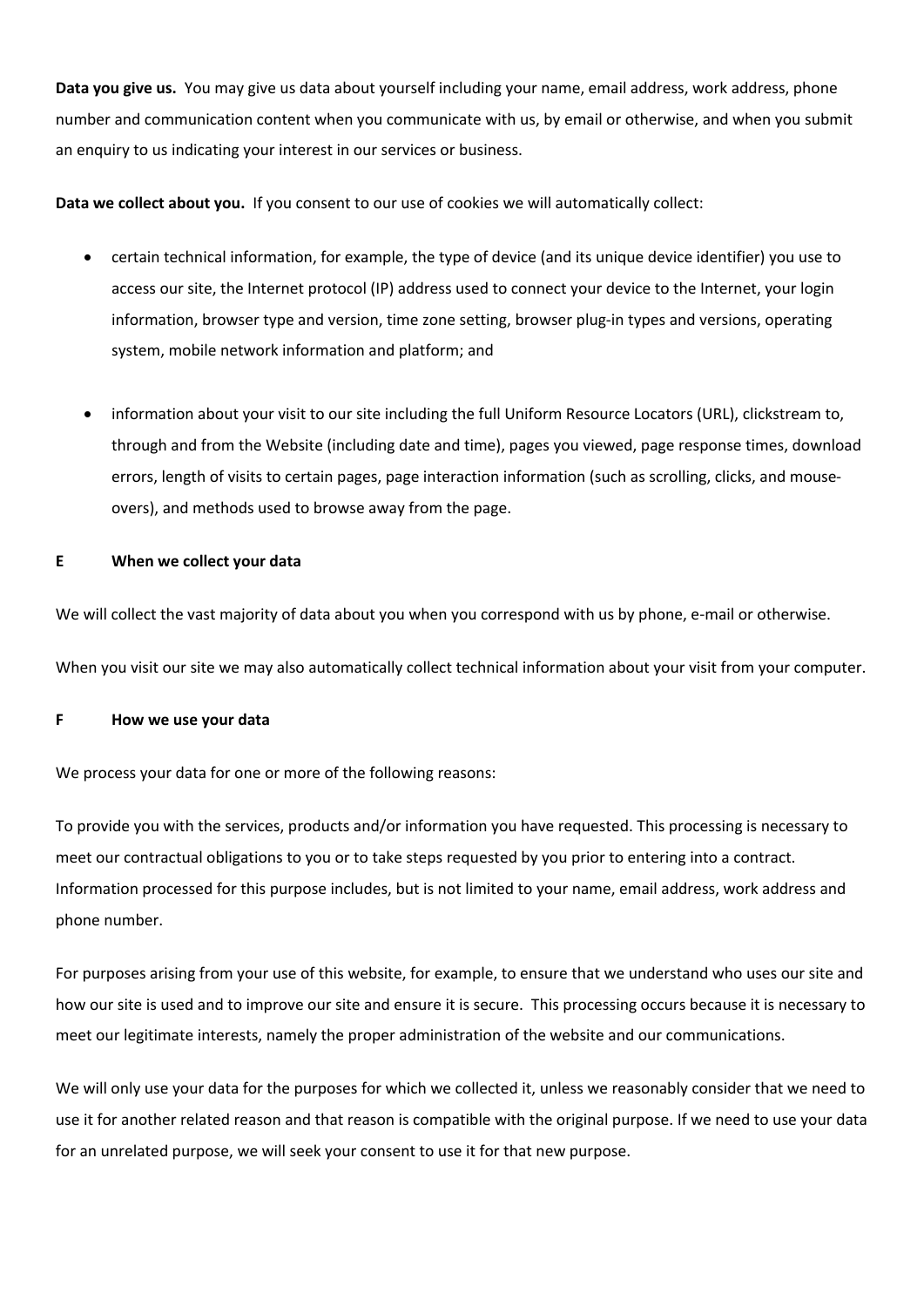Please note that we may process your data without your knowledge or consent, in compliance with the above rules, where this is required or permitted by law.

# **H Sharing your data with third parties**

We may share your data with our suppliers or subcontractors, such as:

- organisations which host the servers on which our data is stored. Currently our servers, including those on which the website is hosted, are located at the University of Oxford. However, we may use external hosts in the future; and
- our email service providers, on whose servers our correspondence may be stored temporarily or backed up longer-term, and to mail service providers.

All third-party service providers are required to take appropriate security measures to protect your data in line with our policies. We do not allow them to use your data for their own purposes. We permit them to process your data only for specified purposes and in accordance with our instructions.

We may also share your personal data with third parties if we are under a duty to disclose or share your personal data in order to comply with any legal obligation, or in order to enforce or apply our site terms of use or to protect the rights, property or safety of our site, our users, and others.

Where your data is shared with third parties, we will seek to share the minimum amount necessary.

## **I Where we store or use your data**

We may store data collected by the website manually or electronically. There may be occasions when we transfer your data outside the European Economic Area (EEA), for example, when we store your data on a database using a service provider that operates outside the EEA such as Salesforce, Clarity, Evernote and Labarchive. Such transfers will only take place if one of the following applies:

- the country receiving the data is considered by the EU to provide an adequate level of data protection;
- the organisation receiving the data is covered by an arrangement recognised by the EU as providing an adequate standard of data protection e.g. transfers to companies that are certified under the EU US Privacy Shield;
- the transfer is governed by approved contractual clauses;
- the transfer has your consent;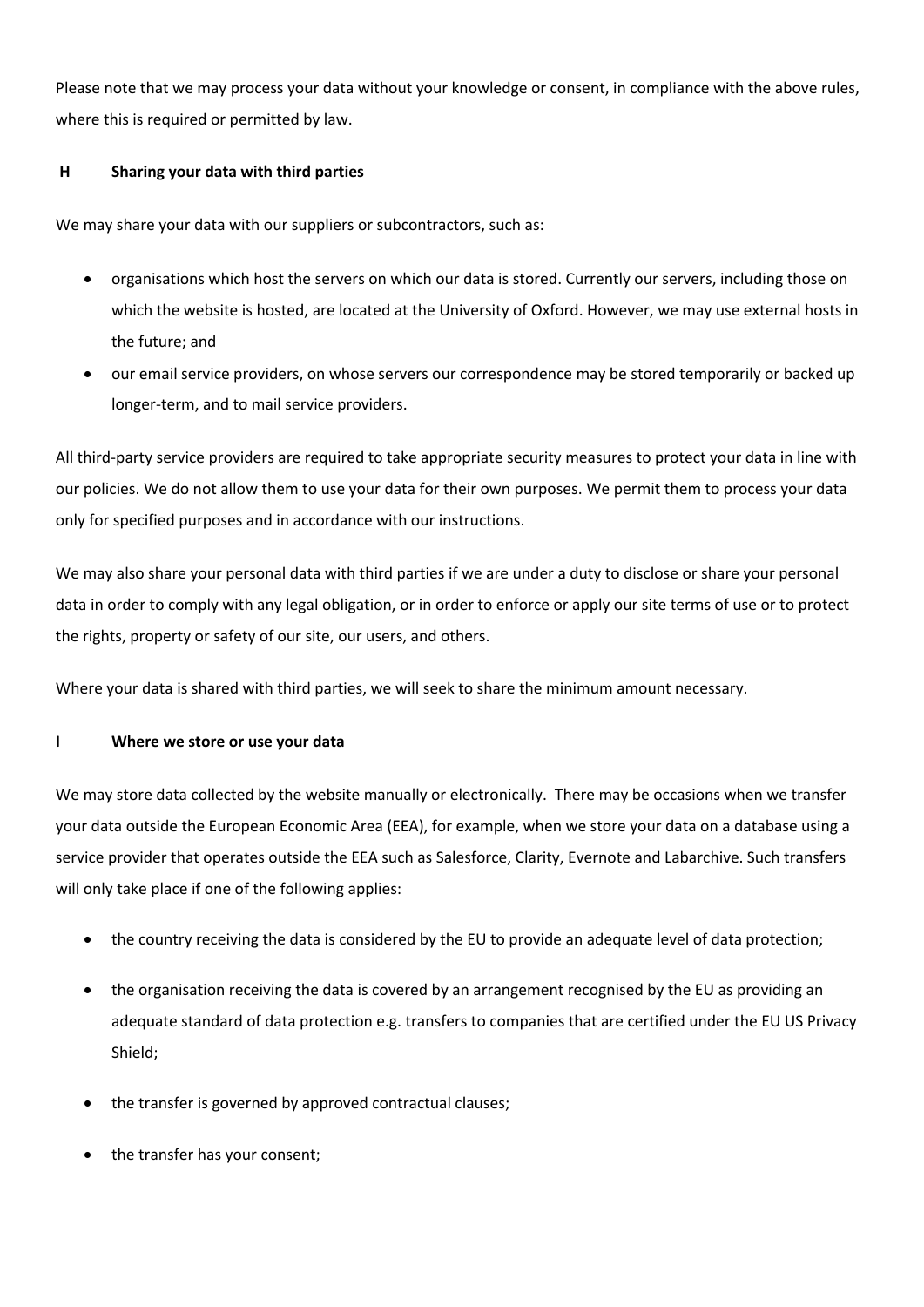- the transfer is necessary for the performance of a contract with you or to take steps requested by you prior to entering into that contract; or
- the transfer is necessary for the performance of a contract with another person, which is in your interests.

Unfortunately, the transmission of information via the internet is not completely secure. Although we will do our best to protect your personal data, we cannot guarantee the security of data transmitted to the website and any transmission is at your own risk.

# **K Retaining your data**

We will only retain your data for as long as we need it to fulfil our purposes, including any relating to legal, accounting, or reporting requirements.

Your correspondence with us, which may contain your personal data, will be retained for up to 25 years to enable us to refer to your previous correspondence if you contact us again.

# **L Your rights**

Under certain circumstances, by law you have the right to:

- **Request access to your data** (commonly known as a "subject access request"). This enables you to receive a copy of your data and to check that we are lawfully processing it.
- **Request correction of your data**. This enables you to ask us to correct any incomplete or inaccurate information we hold about you.
- **Request erasure of your data**. This enables you to ask us to delete or remove your data where there is no good reason for us continuing to process it. You also have the right to ask us to delete or remove your data where you have exercised your right to object to processing (see below).
- **Object to processing of your data where we are relying on our legitimate interests** (or those of a third party) and there is something about your particular situation which makes you want to object to processing on this ground.
- **Request the restriction of processing of your data**. This enables you to ask us to suspend the processing of your data, for example if you want us to establish its accuracy or the reason for processing it.
- **Request the transfer of your data to another party**.